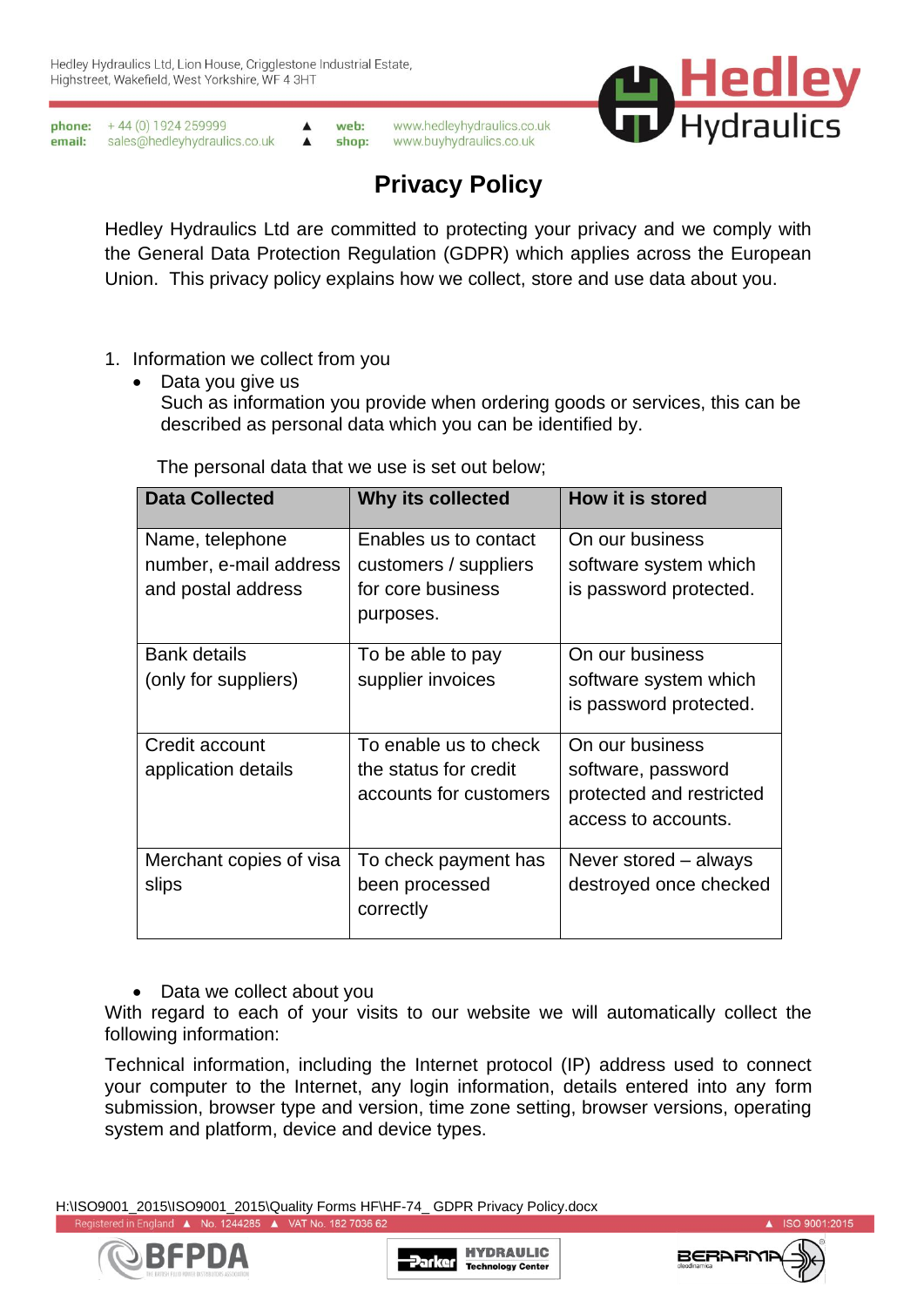Information about your visit, including the full Uniform Resource Locators (URL), clickstream to, through and from our site (including date and time), products you viewed or searched for page response times, download errors, length of visits to certain pages, page interaction information (such as scrolling, clicks, and mouseovers), methods used to browse away from the page and any phone number used to call our customer service number.

Our site may, from time to time, contain links to and from the websites of our partner networks, advertisers and affiliates. If you follow a link to any of these websites, please note that these websites have their own privacy policies and that we do not accept any responsibility or liability for these policies. Please check these policies before you submit any personal data to these websites.

## • Data we receive from other sources.

We collect most information from you directly as explained above however we may also collect information from publicly accessible sources e.g. Companies House or directly from a third party. We are working closely with third parties (including, for example, business partners, sub-contractors in technical, payment and delivery services, advertising networks, analytics providers, search information providers, credit reference agencies). They may provide the information collected when you visit our sites or otherwise as set out above.

#### 2. How we use your information

We use information held about you in the following ways:

Information you give to us is used for;

- Carrying out our obligations arising from any contracts entered into between you and us and to provide you with the information, products and services that you request from us;
- To make searches about you or your business/ organisation at credit reference agencies. The agencies may record details of searches whether or not we agree to enter into an agreement with you. We may use credit-scoring methods to assess whether or not to enter into an agreement. The information may also be used for identity verification, debtor tracing, to prevent money laundering and to help without credit-risk and fraud prevention activities.
- To notify you about changes to our service;
- To ensure that content from our site is presented in the most effective manner;
- For our marketing purposes we would like to contact you by post, email and telephone about goods and services that we provide that we think you may be interested in and where we have a legitimate interest to do so. We will only contact you by electronic means where we have your consent to do so.
- You can tell us to stop marketing you at any time;
- To provide you, with information by post, email, telephone about other goods or services that we feel may interest you. Where we permit selected third

H:\ISO9001\_2015\ISO9001\_2015\Quality Forms HF\HF-74\_ GDPR Privacy Policy.docx Registered in England ▲ No. 1244285 ▲ VAT No. 182 7036 62





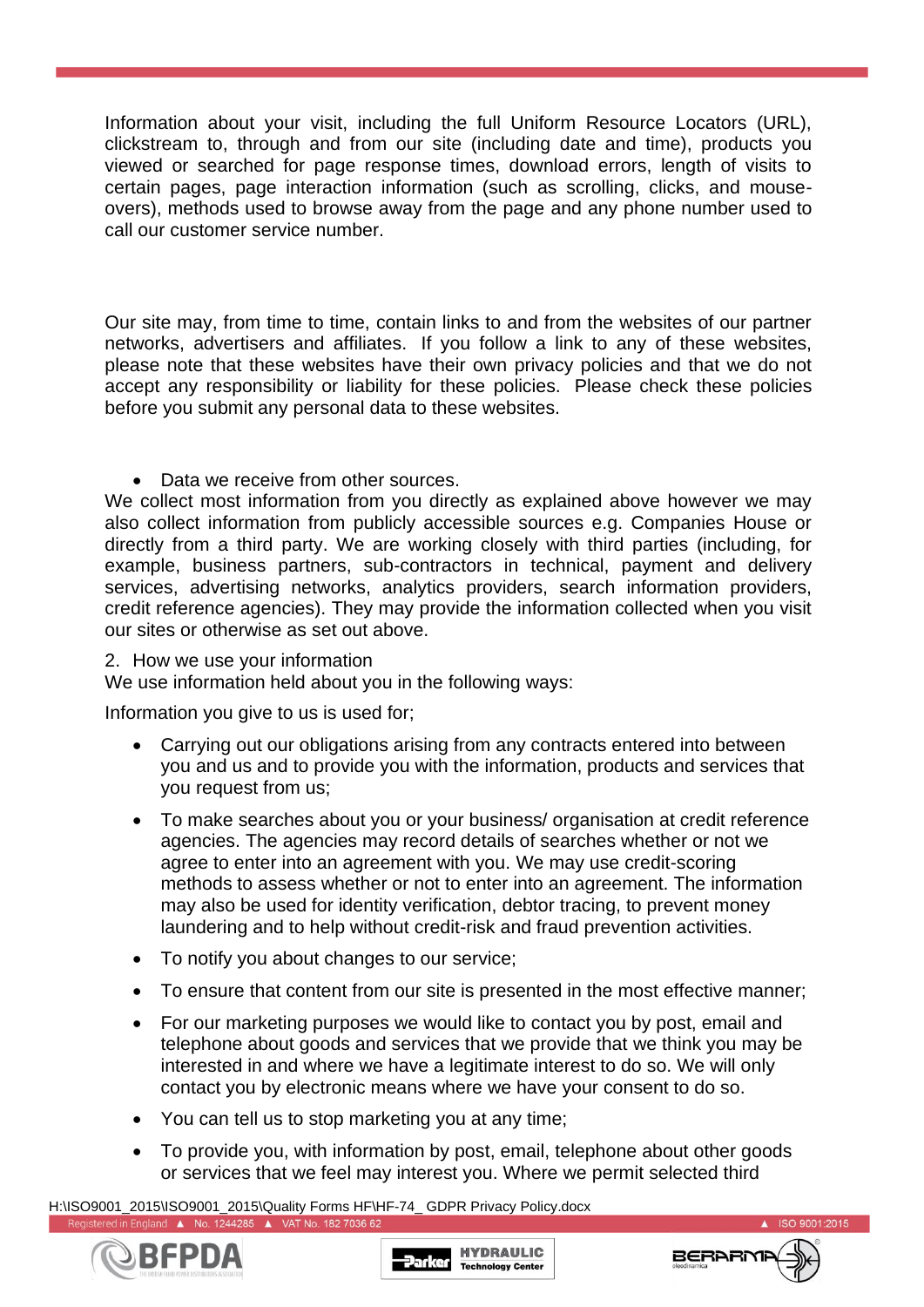parties to use your data, we will only do this where we are satisfied that there is a legitimate interest to do so and we (or they) will only contact you by electronic means if you have consented to this.

- 3. Information we collect about you, is used to;
	- Administer our site and for internal operations, including, data analysis, testing, research, statistical and survey purposes;
	- To improve our site to ensure that content is presented in the most effective manner;
	- As part of our efforts to keep our site safe and secure;
	- To measure or understand the effectiveness of advertising we serve to you and others, and to deliver relevant advertising to you;
	- To make suggestions and recommendations to you and other users of our site about goods or services that may interest you or them.
	- Information we receive from other sources. We will combine this information with information you give to us and information we collect about you. We will use this information and the combined information for the purposes set out above (depending on the types of information we receive).

4. Reasons we can collect and use your personal information

The law on data protection sets out a number of different legal grounds upon which organisations can rely to allow the collection and processing of personal data. We rely on the following as set out below:

#### Consent

In some cases we will specifically ask for your consent to process your data e.g. by ticking a box or confirming verbally that you consent. In these cases we will always clearly explain what we will do with your data and will keep a record of your consent.

## Contractual Obligations

In other cases, we will need to use your personal data to actually do what you are asking us to do and to perform our contract with you. E.g. to deliver a piece of equipment to you we will use your name and address and to provide a repair service we will pass details to our engineers.

#### Legal Compliance

If the law requires us to, we may need to collect and process your data to comply with our legal and regulatory obligations.

H:\ISO9001\_2015\ISO9001\_2015\Quality Forms HF\HF-74\_ GDPR Privacy Policy.docx Registered in England A No. 1244285 A VAT No. 182 7036 62





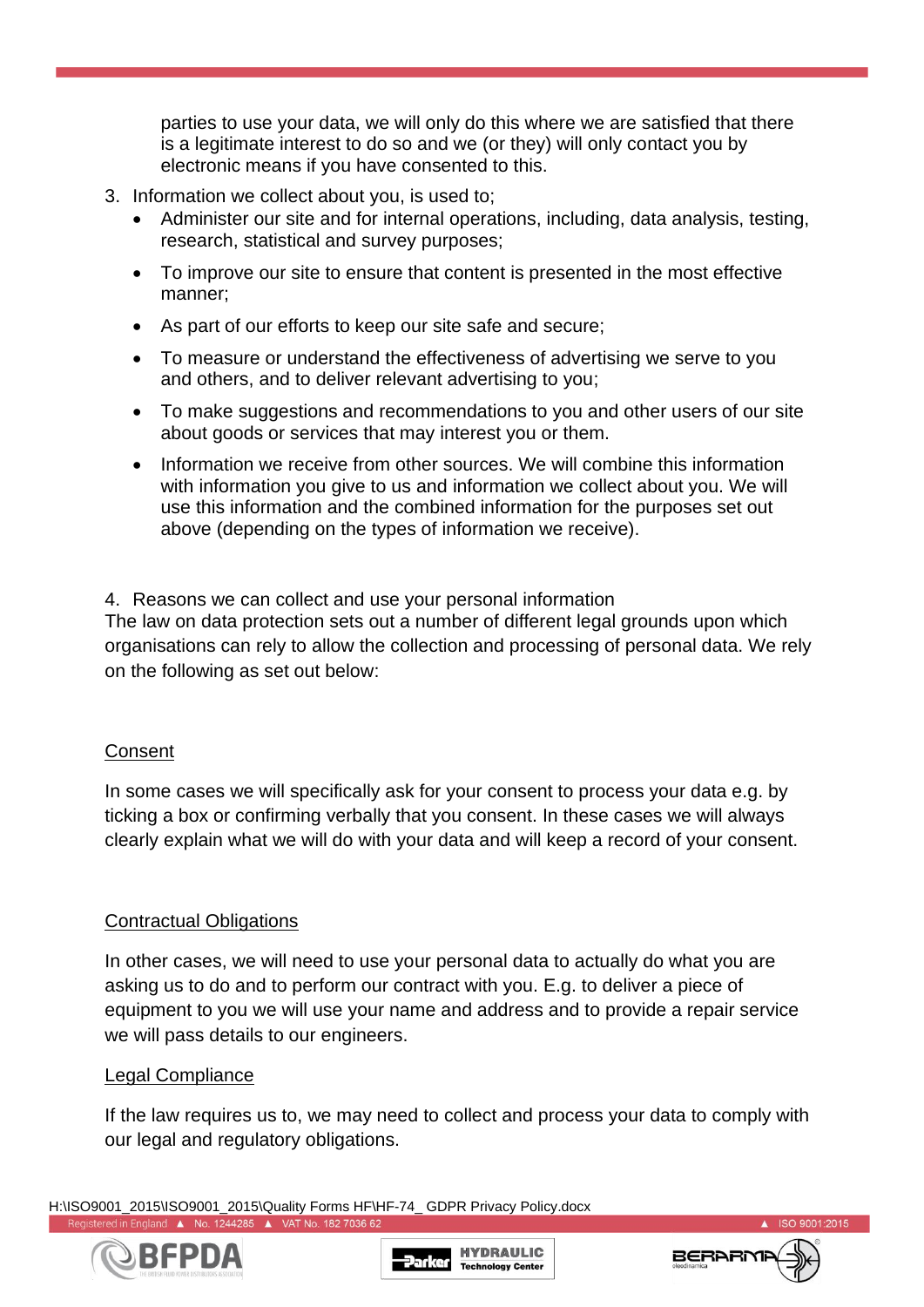#### Legitimate Interest

In specific situations, we require your data to pursue our legitimate interests in a way which might reasonably be expected as part of running our business and which does not materially impact your rights, freedom or interests. For example, we will use your purchase history to send you or make available personalised offers that we think will be of interest to you and your business. We will also use your address and phone number to contact you with direct marketing information by post and phone, telling you about products and services that we think may be of interest to you and your business.

5. Who we share your personal information with With selected third parties including:

- Suppliers, delivery companies and sub-contractors for the legitimate completion of any contract we enter into with them or you;
- Website hosts and analytics and search engine providers that assist us in the operation, improvement and optimisation of our site;
- Credit reference agencies for the purpose of assessing you or your business'/ organisation's credit score where this is a condition of us entering into a contract with you or your business/ organisation and to provide on-going details if you or your business/ organisation fails to pay on time or default under an agreement.
- We only allow our service providers to handle your personal information if we are satisfied they take appropriate measures to protect your personal information. We also impose contractual obligations on service providers relating to ensure they can only use your personal information to provide services to us and to you.
- In the event that we sell or buy any business or assets, in which case we will disclose your personal data to the prospective seller or buyer of such business or assets. The recipient of the information will be bound by confidentiality obligations.

#### 6. Our Marketing

We may use your personal information to send you updates (by email, telephone or post) about our products or services, including exclusive offers, promotions or new products or services.

We have a legitimate interest in processing your personal information for promotional purposes. This means we do not usually need your consent to send you promotional communications. However, where consent is needed, we will ask for this consent separately and clearly.

We will always treat your personal information with the utmost respect and never sell or share it with other organisations outside the group for marketing purposes.

You have the right to opt out of receiving promotional communications at any time by: Contacting us at hedley@hedley-hyd.com or using the "unsubscribe" link in emails.

H:\ISO9001\_2015\ISO9001\_2015\Quality Forms HF\HF-74\_ GDPR Privacy Policy.docx Registered in England A No. 1244285 A VAT No. 182 7036 62







ISO 9001:2015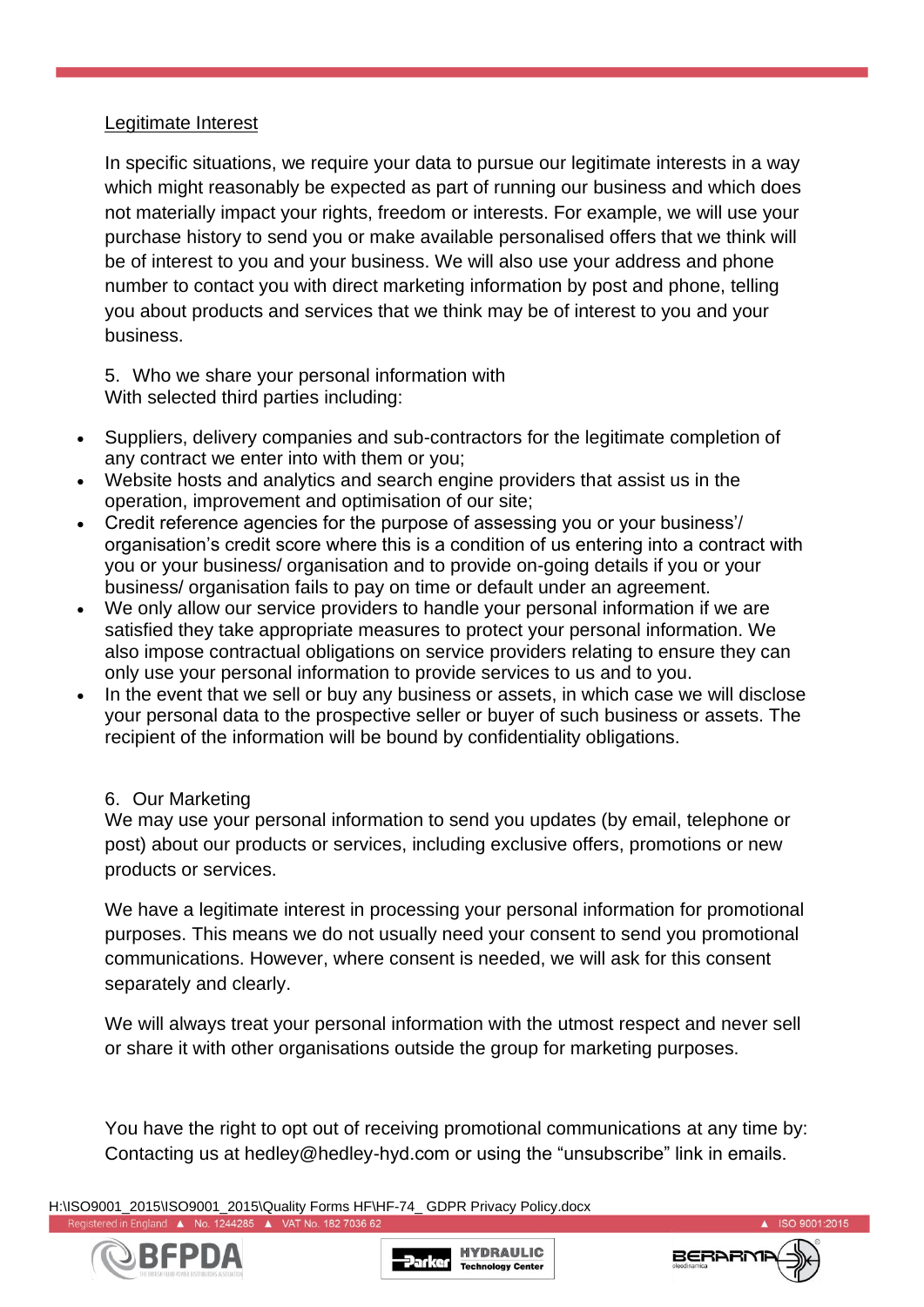#### 7. Where we store your personal data

Information will be held at our offices on password protected business software.

The data that we collect from you may be transferred to staff operating outside the EEA who work for one of our suppliers. These transfers are subject to special rules under the applicable data protection laws as some non-EEA countries (such as the United States of America) do not have the same level of data protection laws as the United Kingdom and EEA. We will ensure that any transfer to one of these countries complies with data protection law. Our standard practice is to use standard data protection "model" clauses that have been approved by the European Commission. If you would like further information please contact us.

All information you provide to us is stored on our secure servers. Unfortunately, the transmission of information via the internet is not completely secure. Although we will do our best to protect your personal data, we cannot guarantee the security of your data transmitted to our site; any transmission is at your own risk. Once we have received your information, we will use strict procedures and security features to try to prevent unauthorised access.

8. How long we will keep your information for

- We will keep your personal information while you have a contract with us or we are providing products and services to you. Thereafter, we will keep your personal information for as long as is necessary:
- To respond to any questions, complaints or claims made by you or on your behalf;
- To show that we treated you fairly;
- To keep you updated about new products and services that we think will be of interest to you and your business;
- To keep records as required by law.
- We will not retain your personal information for longer than necessary for the purposes set out in this policy. Different retention periods apply for different types of personal information. When it is no longer necessary to retain your personal information, we will delete or anonymise it.

H:\ISO9001\_2015\ISO9001\_2015\Quality Forms HF\HF-74\_ GDPR Privacy Policy.docx Registered in England A No. 1244285 A VAT No. 182 7036 62





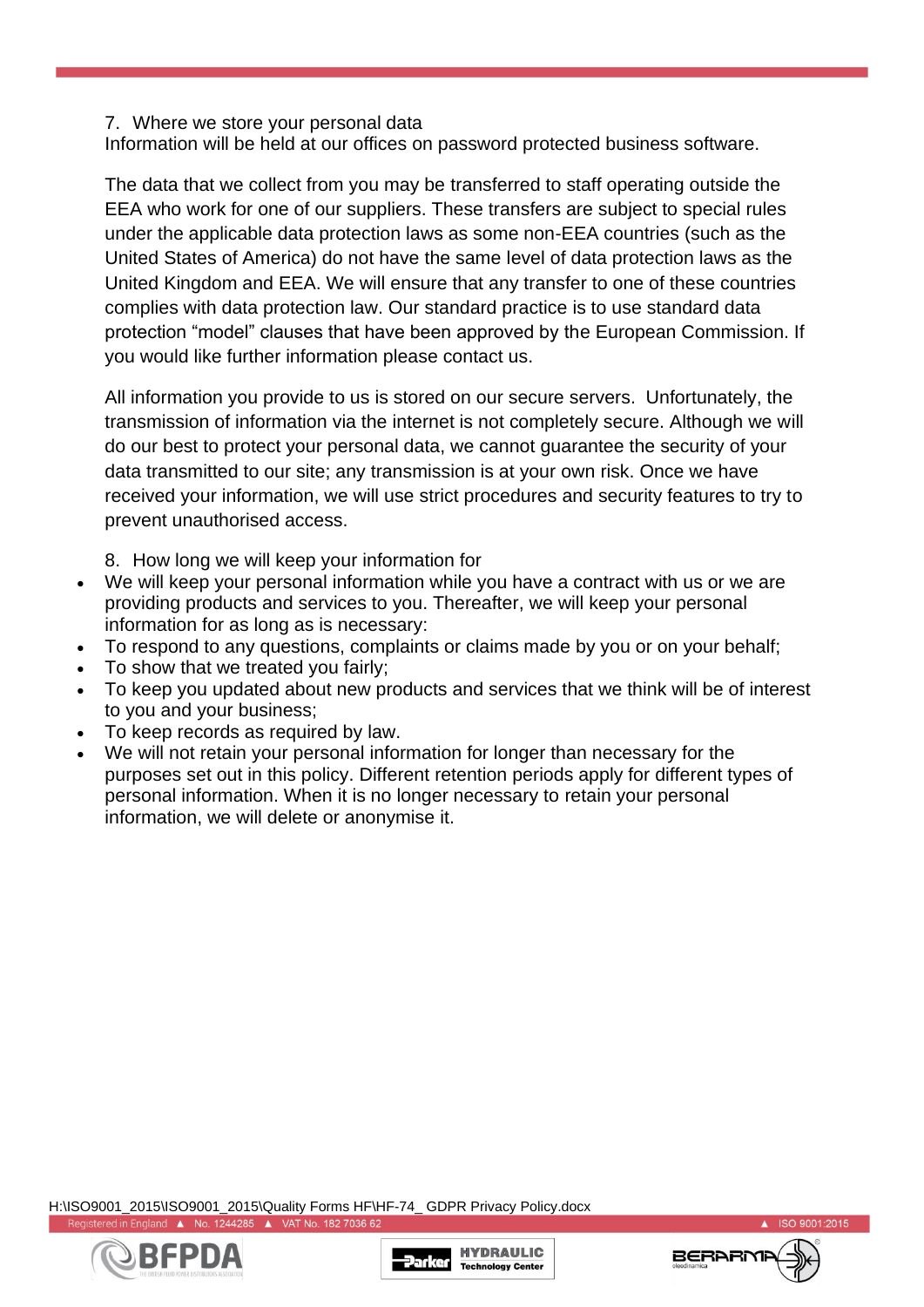## 9. Your Rights

You have the following rights, which you can exercise free of charge:

| Access                                                          | The right to be provided with a copy of your personal<br>information (the right of access)                                                                                                                                                                                                              |
|-----------------------------------------------------------------|---------------------------------------------------------------------------------------------------------------------------------------------------------------------------------------------------------------------------------------------------------------------------------------------------------|
| Rectification                                                   | The right to require us to correct any mistakes in your<br>personal information                                                                                                                                                                                                                         |
| To be forgotten                                                 | The right to require us to delete your personal<br>information-in certain situations                                                                                                                                                                                                                    |
| Restriction of processing                                       | The right to require us to restrict processing of your<br>personal information-in certain circumstances, e.g. if<br>you contest the accuracy of the data                                                                                                                                                |
| Data portability                                                | The right to receive the personal information you<br>provided to us, in a structured, commonly used and<br>machine-readable format and/or transmit that data to a<br>third party—in certain situations                                                                                                  |
| To object                                                       | The right to object:<br>at any time to your personal information being processed<br>for direct marketing (including profiling);<br>in certain other situations to our continued processing of<br>your personal information, e.g. processing carried out for<br>the purpose of our legitimate interests. |
| Not to be subject to<br>automated individual<br>decision-making | The right not to be subject to a decision based solely on<br>automated processing (including profiling) that produces<br>legal effects concerning you or similarly significantly<br>affects you                                                                                                         |

For further information on each of those rights, including the circumstances in which they apply, please contact us or see the Guidance from the UK Information Commissioner's Office (ICO) on individuals' rights under the General Data Protection Regulation.

If you would like to exercise any of those rights, please contact us.

You have the right to ask us not to process your personal data for marketing purposes. You can exercise your right to prevent such processing by checking certain boxes on the forms we use to collect your data. You can also exercise the right at any time by contacting us at hedley@hedley-hyd.com.

H:\ISO9001\_2015\ISO9001\_2015\Quality Forms HF\HF-74\_ GDPR Privacy Policy.docx Registered in England A No. 1244285 A VAT No. 182 7036 62